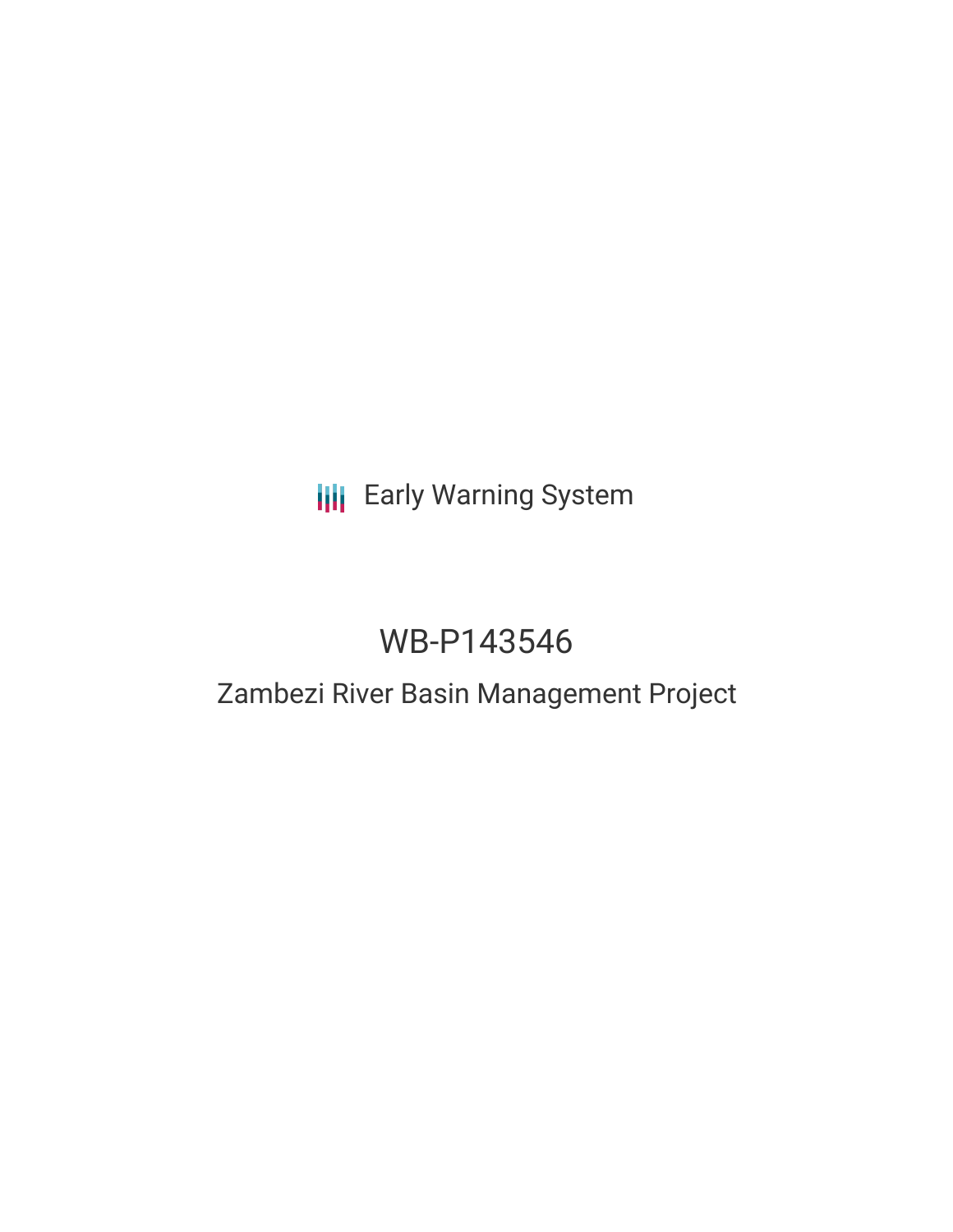

#### **Quick Facts**

| <b>Countries</b>              | Zambia, Zimbabwe               |
|-------------------------------|--------------------------------|
| <b>Specific Location</b>      | Livingstone, Choma, Mumbwa     |
| <b>Financial Institutions</b> | World Bank (WB)                |
| <b>Status</b>                 | Active                         |
| <b>Bank Risk Rating</b>       | B                              |
| <b>Voting Date</b>            | 2015-03-06                     |
| <b>Borrower</b>               | ZAMBEZI WATERCOURSE COMMISSION |
| <b>Sectors</b>                | Hydropower                     |
| <b>Investment Type(s)</b>     | <b>Advisory Services</b>       |
| <b>Project Cost (USD)</b>     | \$4.00 million                 |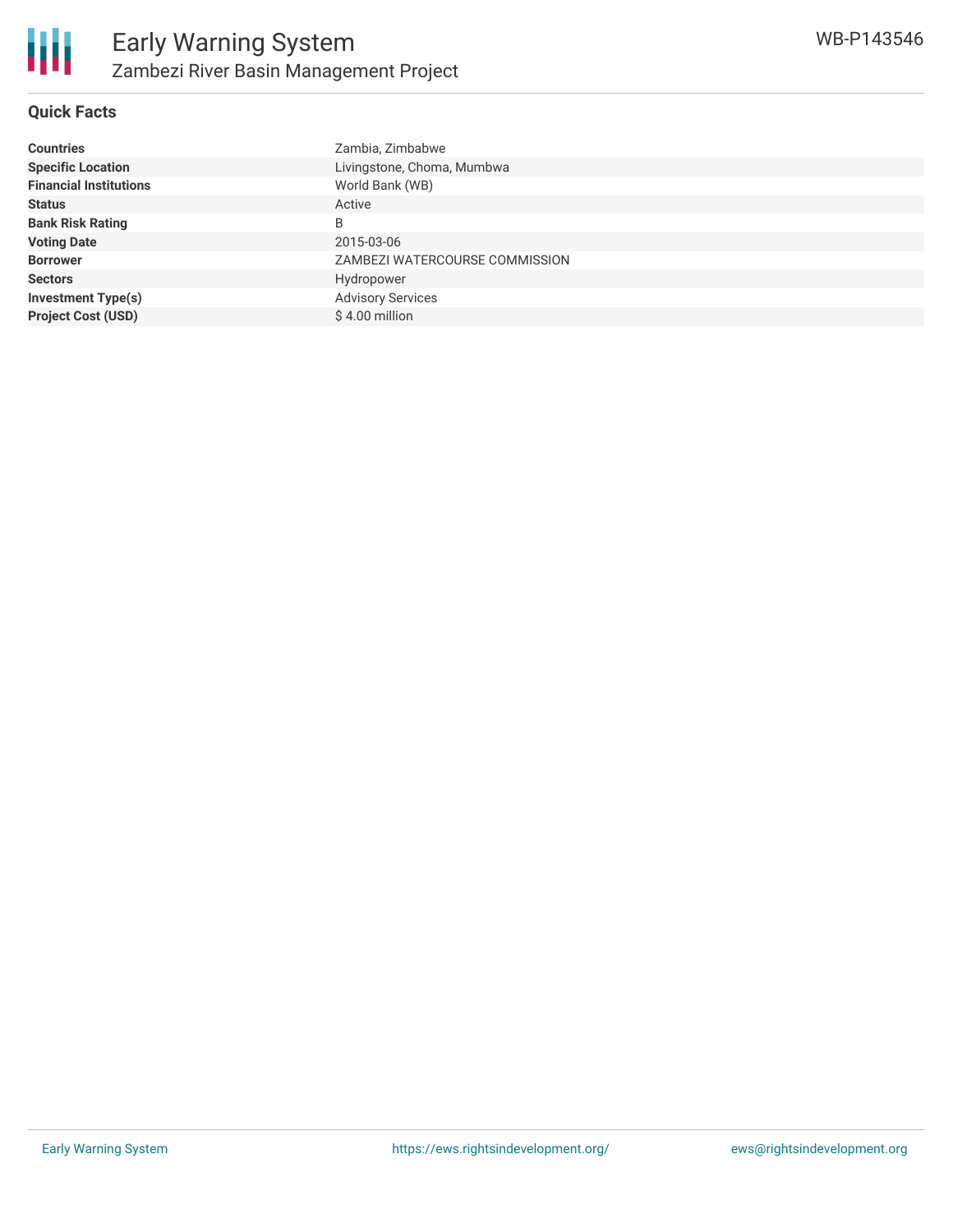

#### **Project Description**

The proposed Batoka Gorge Hydro Electric Power Scheme (BGHES) is a bi-national hydro power project to be located approximately fifty-four (54) kilometres downstream of the Victoria Falls and will extend across the international boundary between the Republics of Zambia and Zimbabwe.

The objective of the Zambezi River Basin Management Project for Southern Africa is to strengthen Zambezi Water Course Commission (ZAMCOM's) role in promoting cooperative management and development within the Zambezi River Basin through institutional strengthening, improved information sharing and decision support and strategic planning. The financing for the project will be provided through a US\$4 m grant from the multi-donor trust fund for Cooperation in International Waters in Africa (CIWA MDTF), hosted by the World Bank, to be implemented over three years. The financing is being processed as the first in a series of projects according to the investment project financing OP/BP 10.00. The Series of projects will be supported through numerous grants, complimenting an existing portfolio and pipeline of IDA projects among the eight riparian states within the Zambezi River Basin over a 10 to 15 year period. The projects are intended to provide a broad program of support across the Zambezi River Basin coalescing around the Zambezi Watercourse Commission and the agreed objectives outlined in the Agreement. The ZAMCOM Agreement provides a unifying framework for design of the series in response to the common development goals of the riparian states and regional organizations relating to the integrated development and management of water resources in the Zambezi River Basin. An integrated project document with separate components aligned to different recipient executed CIWA grants was considered at the concept stage. However, this approach was rejected during preparation to allow greater flexibility in processing aligned to the readiness of the different recipient executed projects under the program. The integrated program document will also have restricted the flexibility to include additional recipient executed grants under the broader program during implementation.

This project is part of the Programme for Infrastructure Development In Africa (PIDA)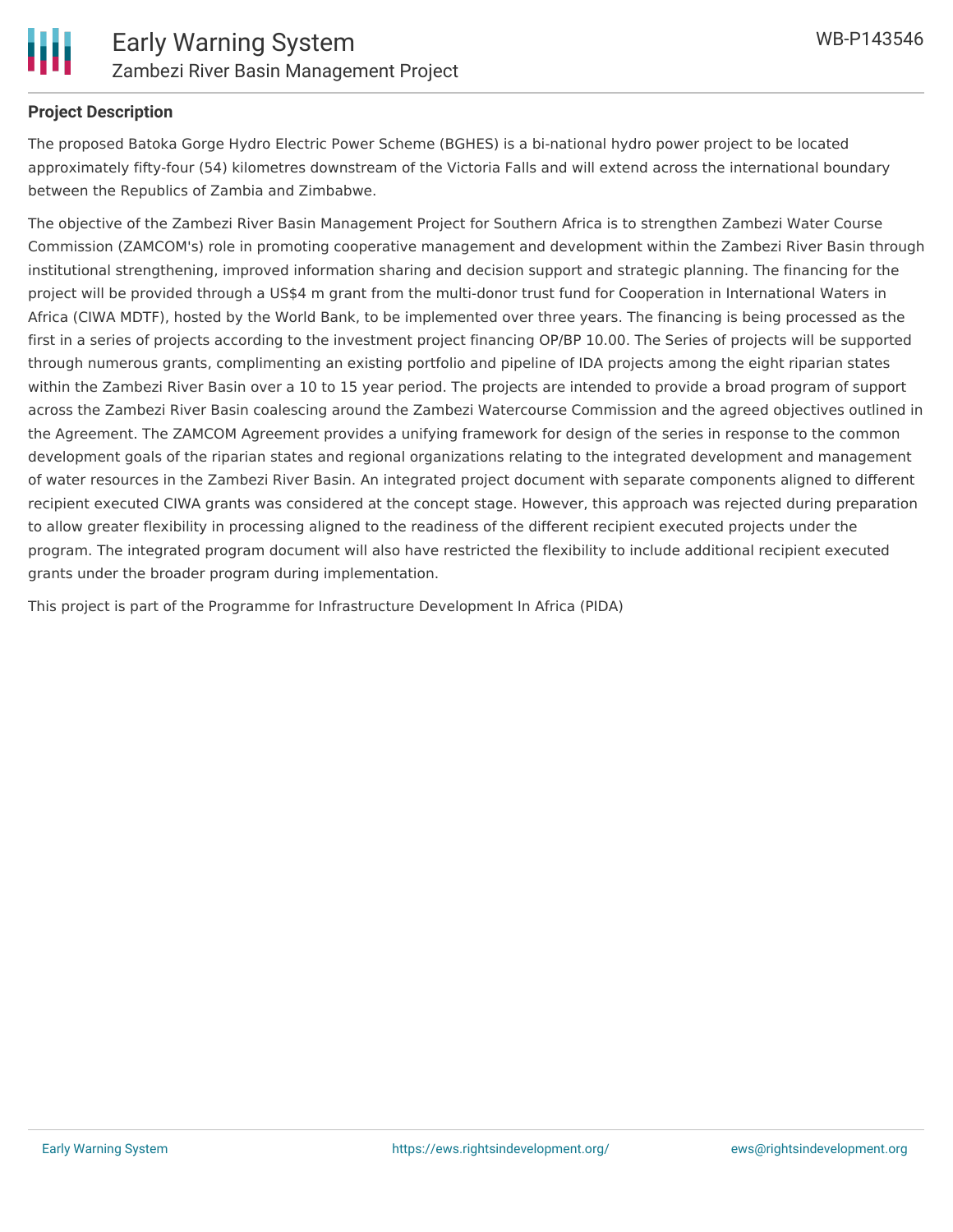

### **Investment Description**

World Bank (WB)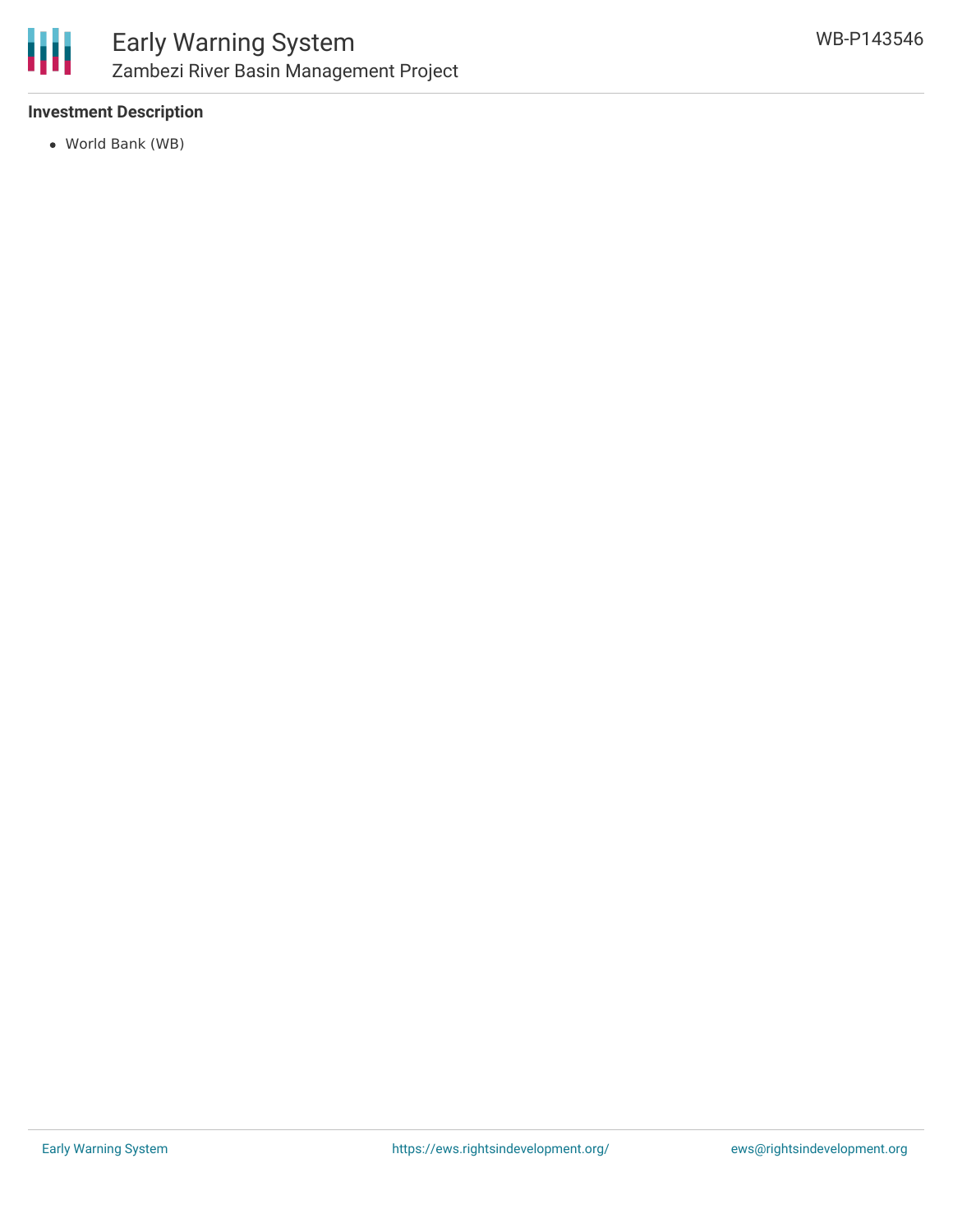

#### **Contact Information**

\*Contact information not provided at the time of disclosure\*

#### **ACCOUNTABILITY MECHANISM OF WORLD BANK**

The World Bank Inspection Panel is the independent complaint mechanism and fact-finding body for people who believe they are likely to be, or have been, adversely affected by a World Bank-financed project. If you submit a complaint to the Inspection Panel, they may investigate to assess whether the World Bank is following its own policies and procedures for preventing harm to people or the environment. You can contact the Inspection Panel or submit a complaint by emailing ipanel@worldbank.org. You can learn more about the Inspection Panel and how to file a complaint at: http://ewebapps.worldbank.org/apps/ip/Pages/Home.aspx.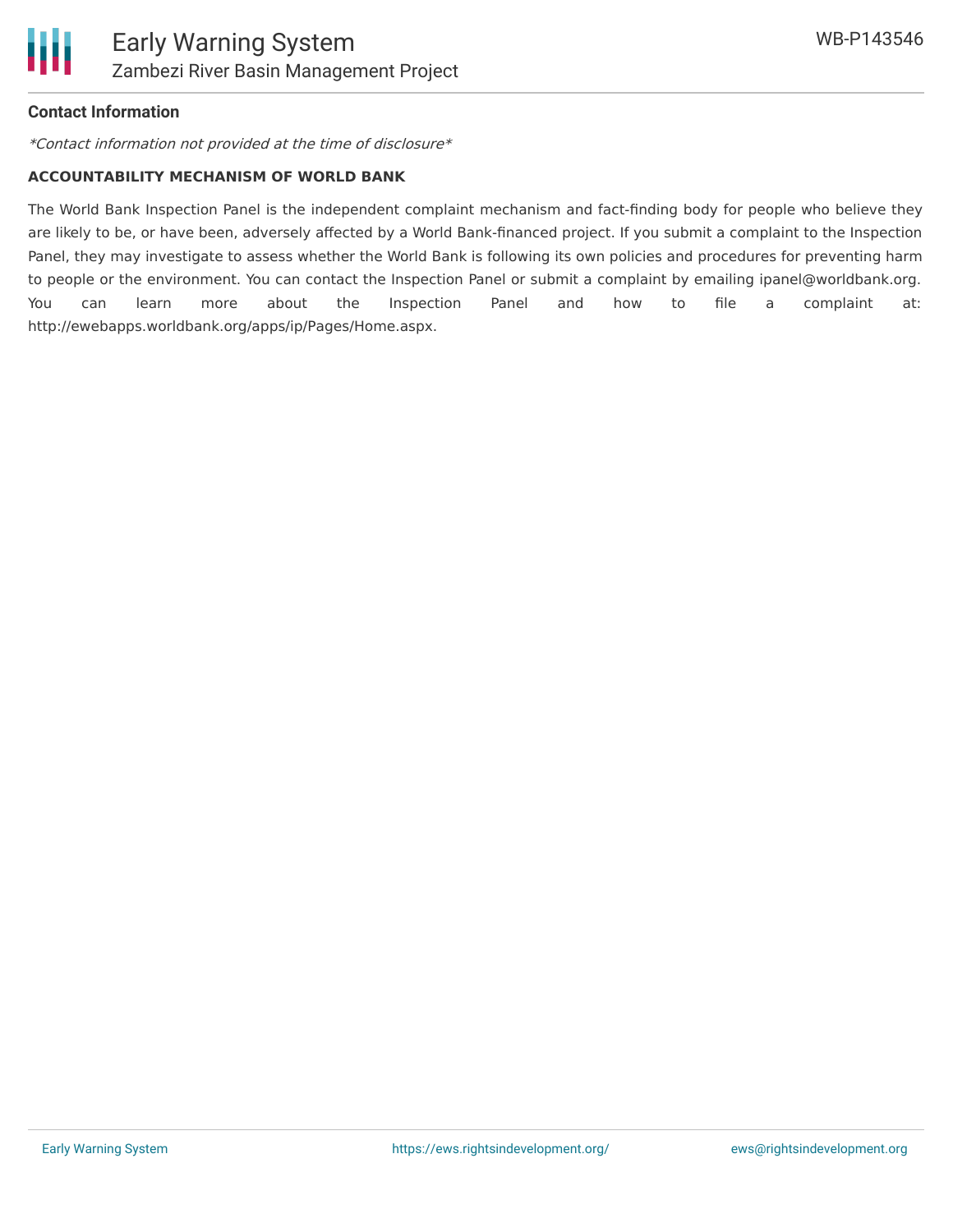

### Early Warning System Zambezi River Basin Management Project

#### **Bank Documents**

- PIDA: Batoka Gorge Hydro Electric Power [Scheme](http://www.au-pida.org/view-project/335/)
- Southern Africa Zambezi River Basin Management Project : P143546 [Implementation](http://documents.worldbank.org/curated/en/385281498168585360/pdf/ISR-Disclosable-P143546-06-22-2017-1498168577792.pdf) Status Results R
- Southern Africa Zambezi River Basin Management Project : P143546 [Implementation](https://ewsdata.rightsindevelopment.org/files/documents/46/WB-P143546.pdf) Status Results R [Original Source]
- Southern Africa Zambezi River Basin [Management](https://ewsdata.rightsindevelopment.org/files/documents/46/WB-P143546_9awjj2k.pdf) Project : small RETF grant (English) [\[Original](http://documents.worldbank.org/curated/en/744941468104935128/pdf/9475500PAD0P140praisal0PAD000Final.pdf) Source]